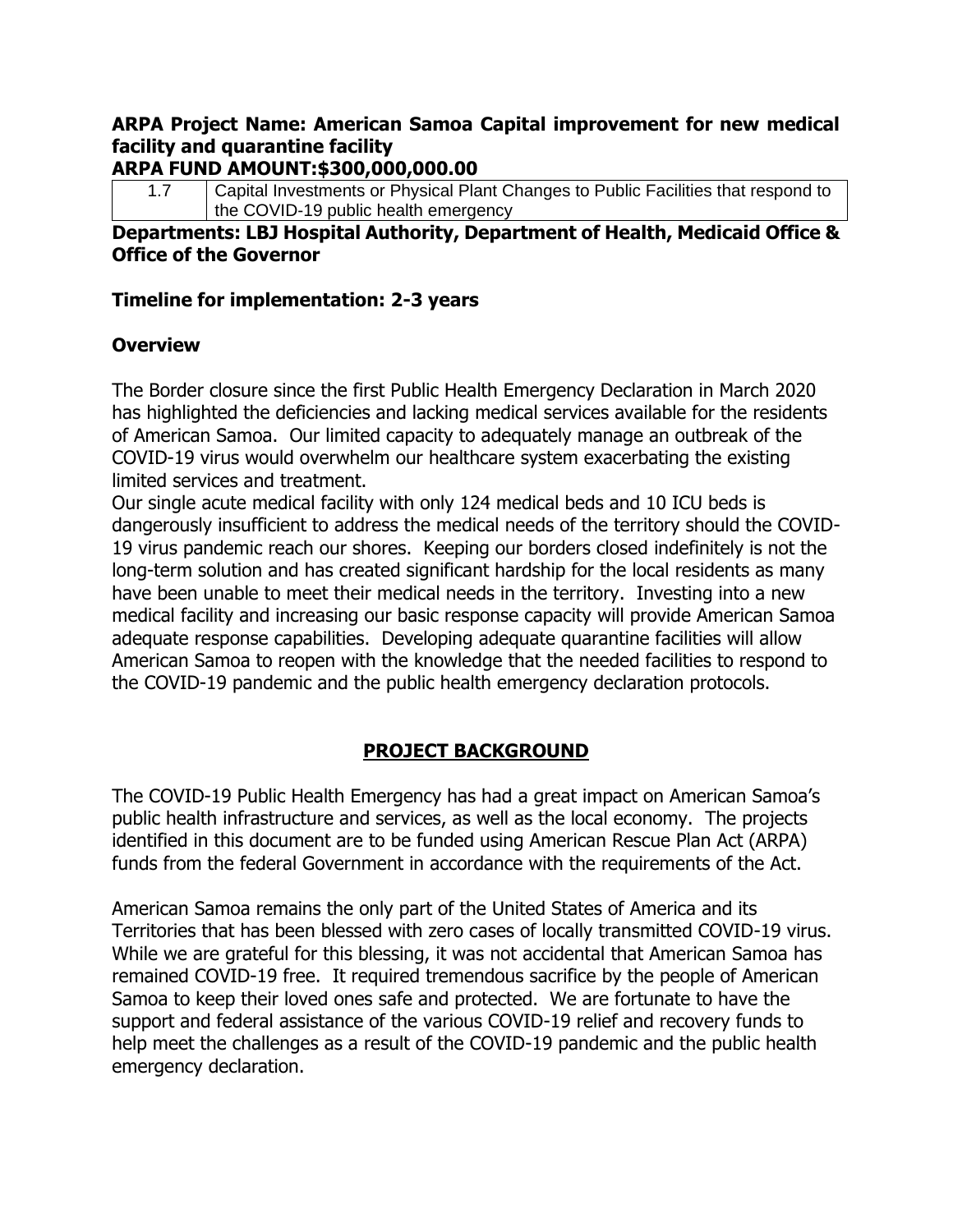Our leaders drew upon the lessons of our history, specifically the 1918 Spanish pandemic that decimated our neighbors 80 miles to the West that lost an estimated 20% of their population as their borders remained open during the critical early stages of the spread. As a result of the first Public Emergency Declaration in March 2020, American Samoa closed its borders as part of its strategy to mitigate the transmission of the Coronavirus that had grown to become a global pandemic. Our borders remain closed to regular commercial travel and all authorized travel by air or sea follow careful protocols to minimize the risk of exposure or transmission of the COVID-19 virus.

American Samoa has a single acute medical facility to serve all its residents. The LBJ Hospital has a total of 124 medical beds and only 10 ICU beds to serve all 7 islands and a population of 52,000 residents. Increasing access to adequate healthcare services and improving treatment options available in American Samoa is a critical need for the territory and has been exacerbated by the COVID-19 pandemic and the public health emergency declaration restricting travel. Improving our healthcare services and treatment available in the territory is the highest priority of this administration to meet our healthcare needs and allow us to reopen our borders and be ready to respond should COVID-19 reach our shores.

From the onset of the Public Health Emergency Declaration in March 2020, the American Samoa Government enacted its COVID-19 prevention and mitigation protocols to keep the COVID-19 virus outside of the territory. This included closing its borders to commercial travel and enacting strict protocols for a limited number of authorized passengers and commercial goods entering the territory.

Strengthening our medical treatment and services is critical to recovery and ability to respond to the COVID-19 pandemic and carry out the requirements of the public health emergency declaration. This is also critical to safely reopening our borders which will require careful planning as our ability to respond to an outbreak is severely limited.

## **(a) KEY STAKEHOLDERS**

Engagement and inclusion of all relevant stakeholders will be important for making each project effective in meeting its stated goals. For the New Medical Facility Project, the key stakeholders are:

- $\bullet$  LBI
- DOH
- DHSS
- AS Office of Vocational Rehabilitation
- Medicaid Office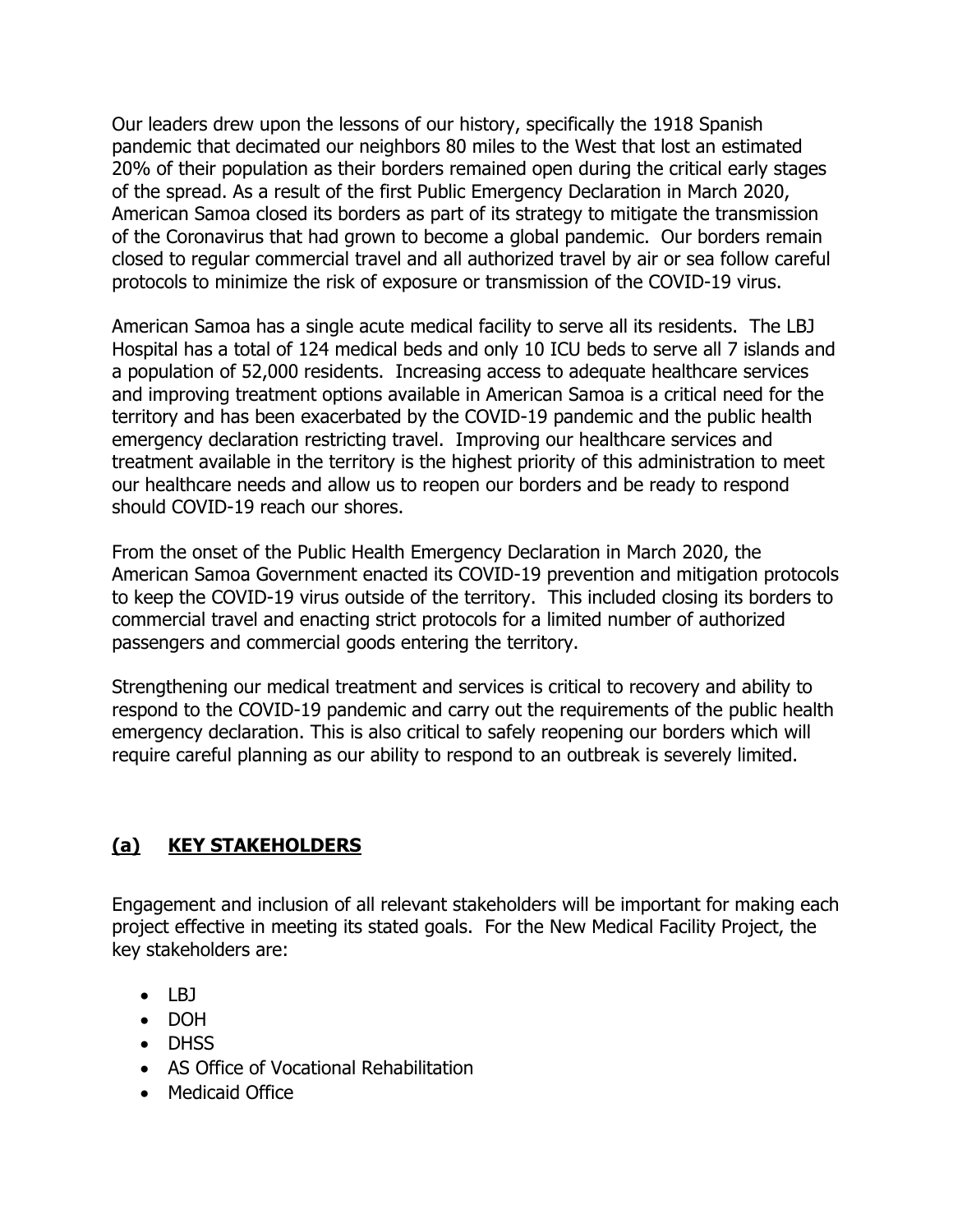- Treasury
- NGO's
- Non-profit
- Private sector representation
- Healthcare professionals
- Other branches of Government (legislative representation)
- ARPA Oversight Office

## **(b) COMMUNITY ENGAGEMENT**

Community engagement is an essential aspect of ARPA funded projects. The intent of the US Treasury in fostering public participation is to maintain transparency and provide opportunities for feedback to ensure that funds are used in the most beneficial manner.

In keeping with the intent of the US Treasury, the American Samoa ARPA Oversight Office has adopted the following notice and comment timeline for proposed projects:

- A Notice of Proposed Project will be published online, in local newspapers, and via television or radio broadcasts. The Notice will specify that there will be thirty (30) days for the public to provide comment either in writing or by attendance at scheduled public hearings.
- Concurrent to the publication of the Notice, a draft proposal and scope of work will be published on the ARPA website for the public to review.
- General meetings with the public will be scheduled and publicized within the thirty (30) day Notice period. Email comments will also be accepted.
- Presentations to the Legislature will be conducted during the Notice period, as needed.
- At the close of the public comment period, the agency will have 20 days to revise the project as appropriate and submit the Final Draft to the ARPA Oversight Office.
- The Final Draft of the Project will be posted for public review once completed and certified by the ARPA Oversight Office.

It is the responsibility of the agencies in charge to publicize notices and adhere to the stated timelines. For the New Medical Facility Project, the anticipated date for the Notice of Proposed Project will be \_\_\_\_\_\_\_\_, 2021.

## **(d) TIMELINE ON PROJECT LAUNCH**

ARPA Funds are required by federal statute to be encumbered by December 31, 2024 or spent by December 31, 2026. This mandate makes the need for a definite timeline for completion of projects of critical importance.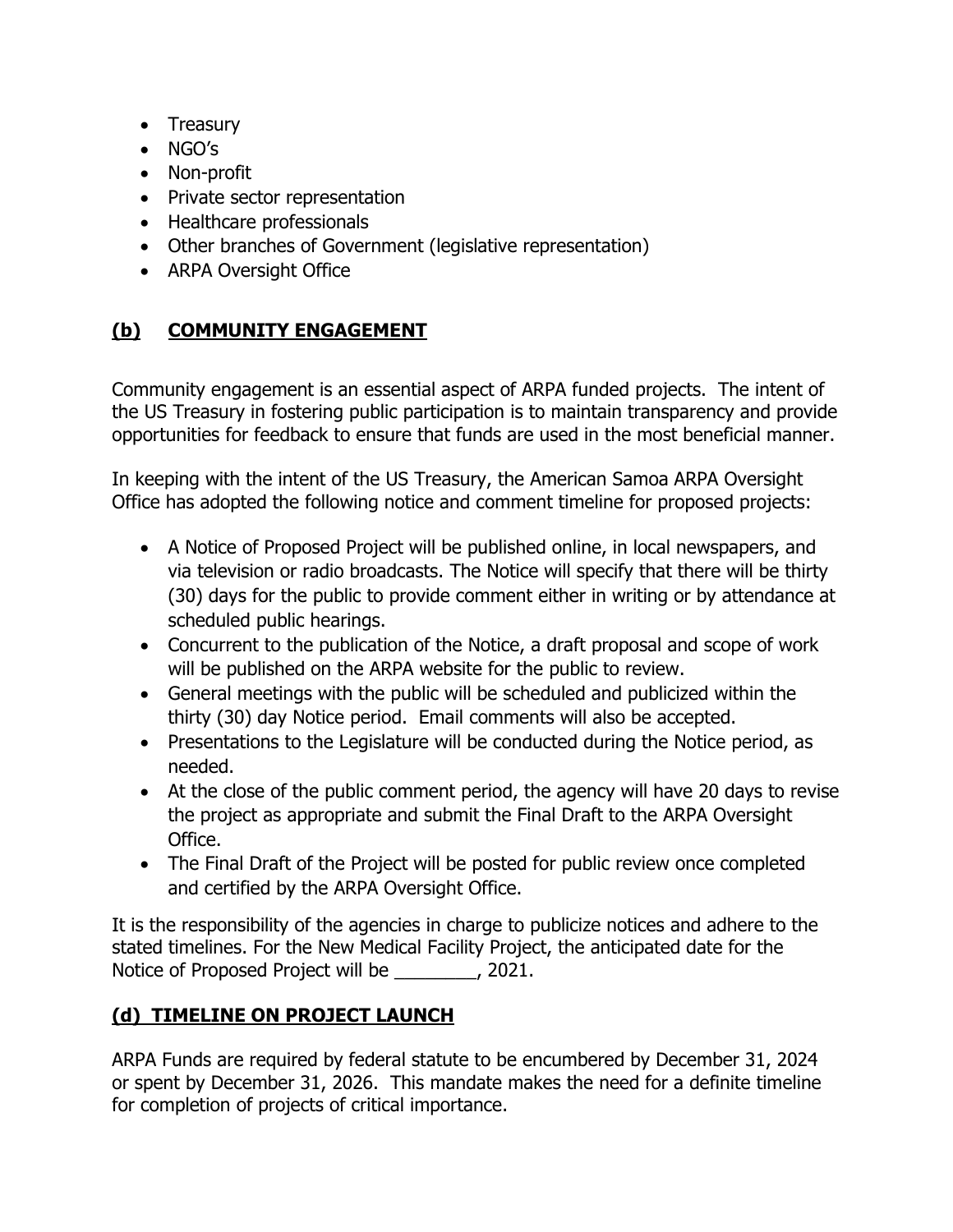The new Medical Facility Project must identify the proposed start date, the completion dates of each phase of the project, inclusion of any notice/bid periods for procurement purposes, and an estimated date of completion, along with any other dates relevant to the project progress.

# **(d) SCOPE of Project (New Medical Facility)**

Project Leads (Department) must provide the following:

- 1. Project Description and/or Business Plan
- 2. Completed Eligibility Analysis
- 3. Scope of Work
- 4. Implementation Plan & Timeline
- 5. Proposed itemized budget
- 6. Project Lead

Each proposed project must be submitted to the ARPA Office with a cover letter addressed to the Executive Director. Submittals must include the proposed plan as detailed above.

ARPA will review of eligibility and compliance to the American Samoa ARPA Spending Plan.

Once approved, an award certified letter will be provided verifying the project description and project lead.

Define scope of project based on response to Covid-19 pandemic and the public health emergency declaration:

- 100-200 bed facility
- 10-20 additional ICU beds
- Expand surgical facilities
- Focus on Acute Care services
- Expand Radiology services (X-Ray, CT, etc.)
- Expand laboratory services
- Pharmacy services
- EMT service
- Emergency room services
- To include any and all ancillary needs (to ensure the facility is selfsustaining, I.E. cafeteria/patient food prep, laundry, storage, etc.)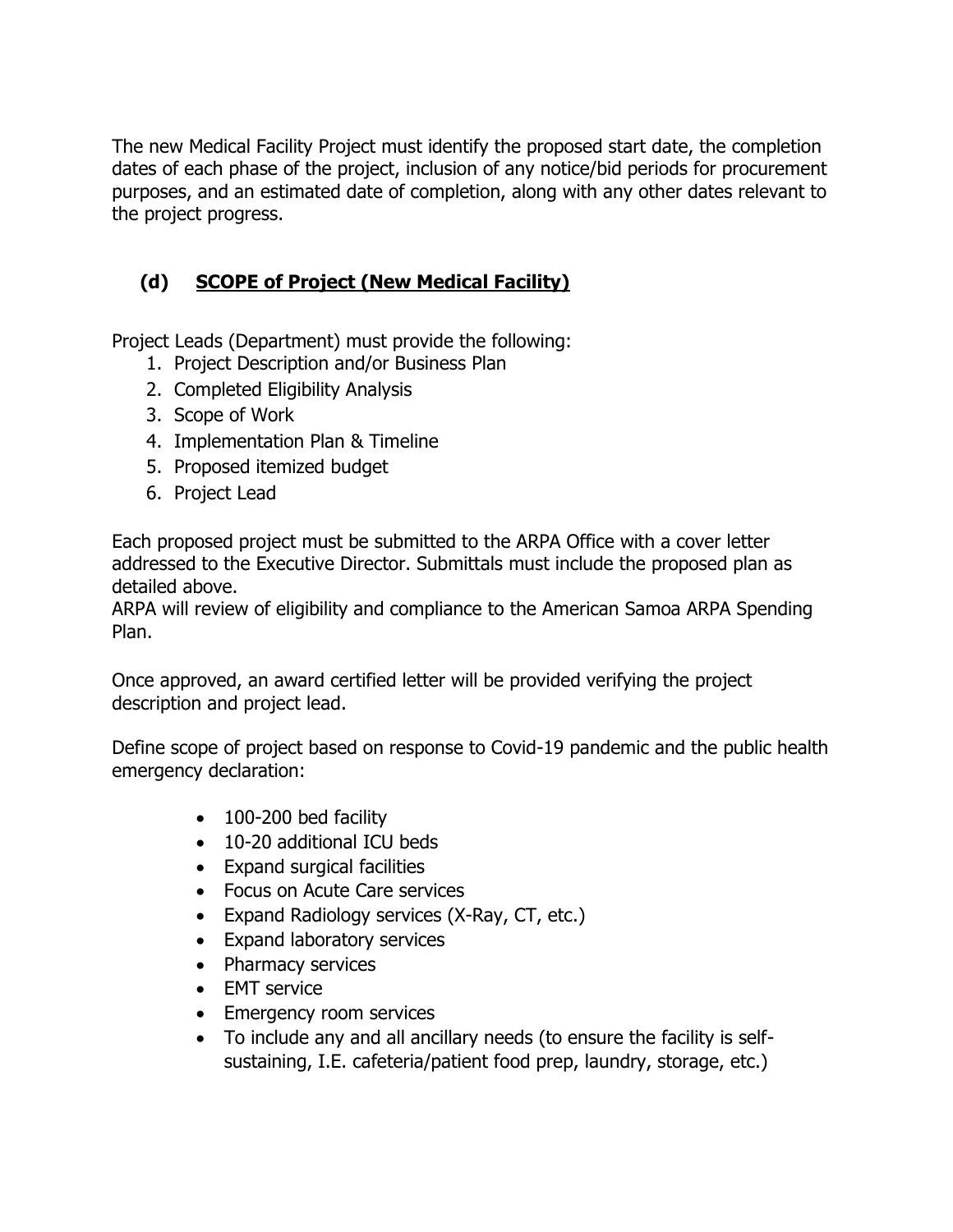- New Services—(examples: Cancer early detection and treatment, Diabetes, etc.)
- Expand services for most at risk populations (concentration on NCD population)
- Tele-medicine development
- Determine/hire medical professionals (doctors, nurses, technicians)
- Update medical data systems
- Quarantine facility (200-300 room facility (400-600 capacity)) on Tutuila
- Quarantine facility (10-30 room facility (20-60 capacity)) in Manu'a, Aunu'u
- Construction design
- Incorporate Climate change measures (carbon footprint impact)
	- a) HVAC system
	- b) Green energy solutions (renewable energy solutions, energy efficient systems)
	- c) Green building materials (I.E. Galvanized steel structure, etc.)
	- d) Redundancy systems
- Determine Long-term operational costs and sustainability of the new proposed facility

# **(e) Adherence to ASG Procurement Process**

ARPA funds are subject to the Uniform Administrative Requirements, Cost Principles, and Audit Requirements of Federal Awards (2 CFR Part 200). Specifically, these regulations require ASG to follow local procurement laws in using these funds. 2 CFR 200.317. The lead agency for each project (in the case of the new medical facility Project this will be LBJ/TMC) will work in concert within its established Procurement procedures to ensure that all procedures and requirements are followed and documented. All agencies are reminded that ARPA funds will be subject to federal audits.

| <b>CLAUSE</b>            | <b>REQUIRED BY</b><br><b>AMERICAN SAMOA</b><br><b>ADMINISTRATIVE</b><br><b>CODE</b> | <b>APPLIES TO</b>                                      |
|--------------------------|-------------------------------------------------------------------------------------|--------------------------------------------------------|
| <b>EQUAL OPPORTUNITY</b> | $10.0250(d)(3)$ , $10.0260(c)$                                                      | All Contracts in excess of<br>\$10,000                 |
| <b>DAVIS BACON ACT</b>   | 10.0250(d)(5)                                                                       | Construction contracts that<br>exceed \$2,000 and when |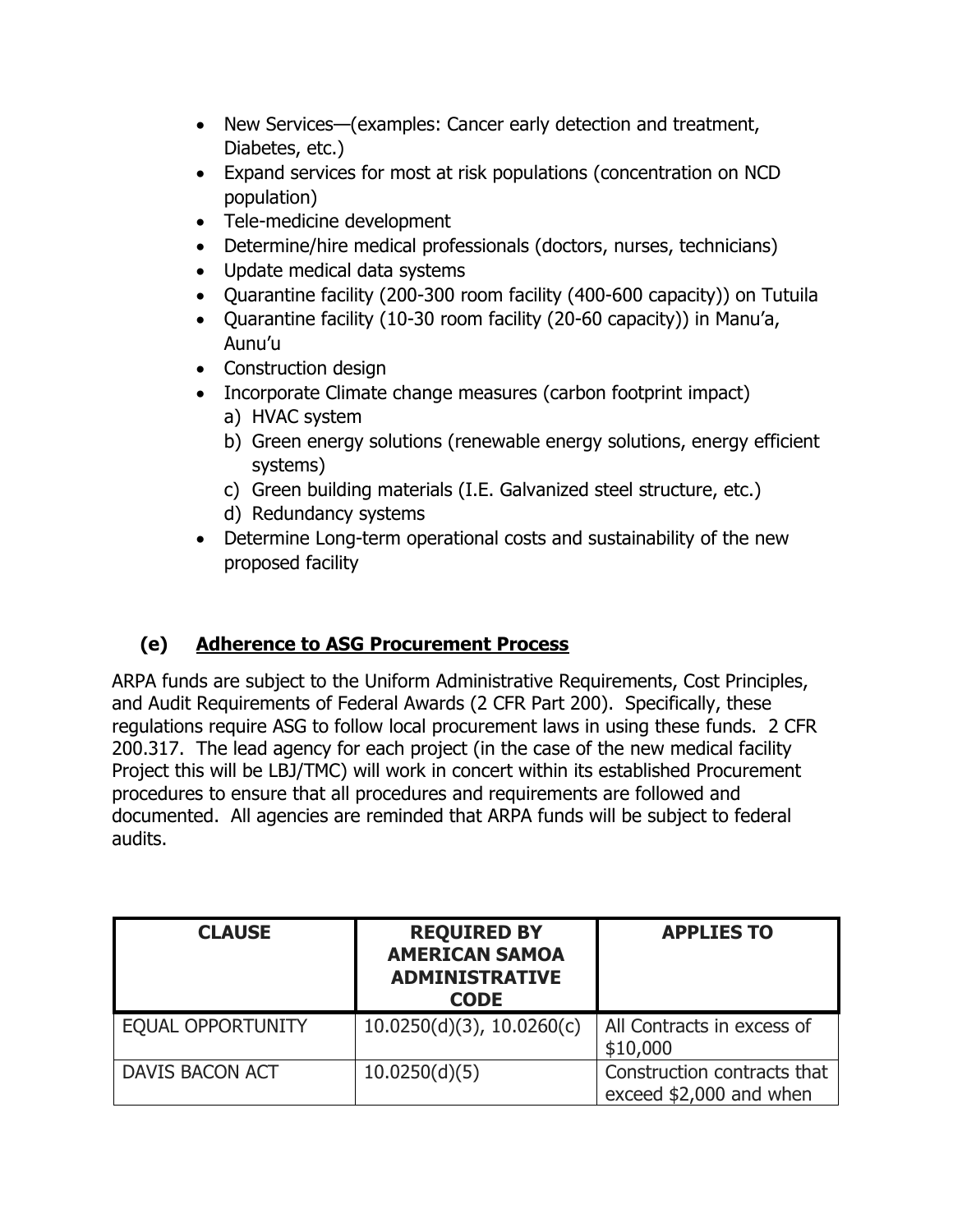|                                                                  |                              | required by federal grant<br>program legislation                                                                                               |
|------------------------------------------------------------------|------------------------------|------------------------------------------------------------------------------------------------------------------------------------------------|
| <b>CONTRACT WORK HOURS</b><br>AND SAFETY STANDARDS<br><b>ACT</b> | $10.0250(D)(6)$ ; 10.0260(D) | Construction contracts in<br>excess of \$2,000 or<br>contracts in excess of<br>\$2,500 which involve<br>employment of mechanics<br>or laborers |
| <b>CLEAN AIR AND WATER</b>                                       | 10.0250(d)(7); 10.0260(f)    | All contracts over<br>\$100,000 (unless<br>requirement has been<br>waived by EPA)                                                              |

In addition to the above required clauses, ASG Procurement Rules give preference to local bidders in construction projects. For contracts valued at \$50,000 or less, only local bidders are allowed to participate. For those greater than \$50,000, local bidders are given specified add-on percentages. This local preference leads to a greater number of local employees and overall income that is much needed in the Territory. This policy has a direct effect on local stimulation of the economy.

### (F) **Reconsideration Process**

In accordance with Executive Order 03-2021, the ARPA Oversight Office reserves the right to determine which projects will receive funding based on a number of factors including but not limited to ensuring compliance with all federal requirements. The Office, however, recognizes that some of these determinations may adversely affect interested parties. For the purposes of this section, an interested party will be limited to applicants for direct funding opportunities for projects.

A process for reconsideration of denied projects is hereby implemented. For clarity, this process is separate and apart from any procurement disputes subject to the jurisdiction of the Office of the Administrative Law Judge. ASCA 4.0604(f).

### Covered Disputes:

The dispute resolution process will be limited to ARPA Oversight Office denials of project awards. As an office of limited purview, the covered disputes identified above shall not be considered final agency decisions for the purpose ASCA 4.0604.

### Reconsideration Requests: